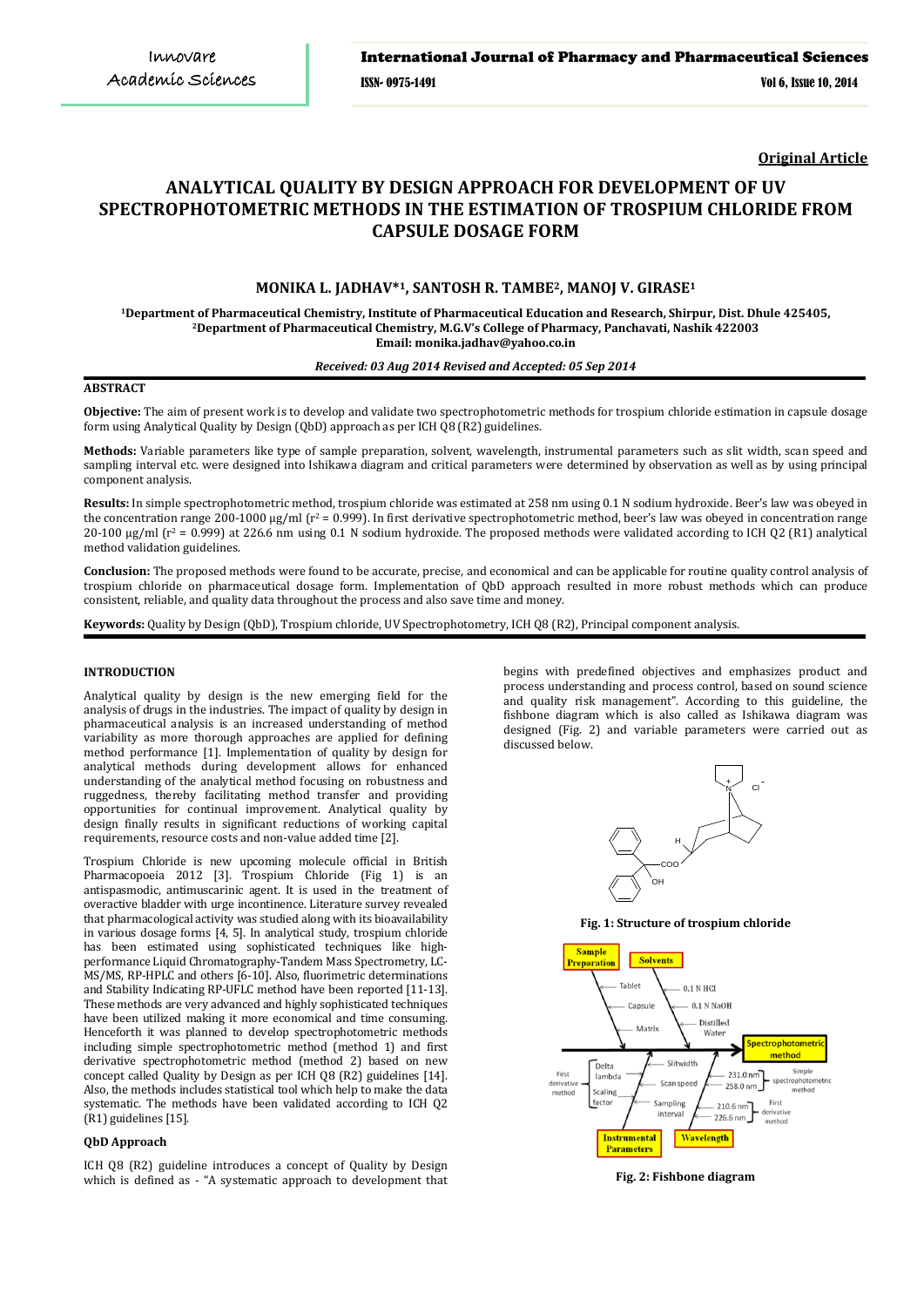## **Sample preparation**

Three samples were prepared for the estimation of trospium chloride. First one was a matrix containing lactose monohydrate, microcrystalline cellulose and starch for which the average weight was taken and analysed. In the second sample, analysis was performed on tablets which were prepared at the laboratory scale. Similarly for the capsules, the granules were tolerated. The average weight was taken and analysed further. Percentage recovery study was carried out for all these samples. Among the three sample preparations, the precise results were obtained in the capsule preparation (Table 1).

| Table 1: Recovery studies in three sample preparations |  |  |  |  |  |  |  |
|--------------------------------------------------------|--|--|--|--|--|--|--|
|--------------------------------------------------------|--|--|--|--|--|--|--|

| Recovery       | Matrix | <b>Tablet</b> | Capsule |
|----------------|--------|---------------|---------|
| 80%            | 87.6   | 88.1          | 98.4    |
| 100 %          | 84.5   | 91.3          | 99.2    |
| 120 %          | 81.1   | 93.7          | 98.6    |
| Average $(\%)$ | 84.4   | 91.03         | 98.7    |
|                |        |               |         |

#### **Solvents**

The ideal property of a solvent is that the drug should be completely soluble in the solvent used and should give constant results. To serve this purpose, three solvents were tried that are 0.1 N hydrochloric acid, 0.1 N sodium hydroxide and distilled water. The spectrum was sharp in 0.1 N sodium hydroxide.

## **Instrumental parameters**

The instrumental parameters were varied in the particular range. Scan speed was varied as fast, medium, slow, very slow over the range 400 – 200 nm, while slitwidth and sampling interval were varied in particular range of 0.1, 0.2, 0.5, 1.0, 2.0, 5.0 nm and 0.05, 0.1, 0.2, 0.5, 1.0, 2.0 nm respectively. Similarly for method 2, delta lambda was varied in the range 2, 4, 6, 8 and scaling factor was varied as 1, 2, 3, 4, and 5. For all these variable parameters, the absorbances were recorded over the concentration range according to the respective method**.**

## **Wavelength**

The spectrum was showing two maximum wavelengths that are 258.0 nm and 231.0 nm (Fig. 3). The absorbances at 231.0 nm were not reproducible, while the absorbances at 258.0 nm were reproducible as well as precise for method 1. Similarly, after conversion of spectrum in the first derivative mode (Fig. 4), two maximum wavelengths that are 210.6 nm and 226.6 nm were observed and absorbances at 226.6 nm were reproducible for method 2.

By comparing the spectral shape, sharpness and absorbances of linearity, the critical parameters were selected in case of sample preparation, solvent and wavelength. For instrumental parameters, critical parameters were extracted by principal component analysis using SPSS software.



**Fig. 3: Spectrum of Trospium chloride in 0.1 N sodium hydroxide**

In principal component analysis, all these parameters were entered in variable entry window of SPSS software. Simultaneously, all the values of variable parameters were arranged in a datasheet. This datasheet was then substituted in the data entry window of SPSS software. Then the program was run to get principal components (critical parameters).



**Fig. 4: First derivative Spectrum of Trospium chloride in 0.1 N sodium hydroxide**

## **MATERIALS AND METHODS**

## **Chemicals and Instrumentation**

Trospium chloride was procured from Sidmak laboratories, Valsad, Daman. All chemicals and reagents used were of analytical grade and purchased from Merck chemicals, India. Rospium XR extended release capsules manufactured by Cipla containing the Trospium chloride equivalent to 60 mg were used as a dosage form. UV – 2450 double beam spectrophotometer for making Shimadzu having software UV Probe and version UV Probe was used for both methods.

#### **Preparation of stock standard and working solution**

A stock solution was prepared by weighing 10 mg of trospium chloride in 10 ml volumetric flask and dissolved in 0.1 N sodium hydroxide to obtain a concentration 1000 µg/ml. Working solution (100 µg/ml) was prepared by diluting 1 ml of stock solution to 10 ml and it was used for initial spectral scan in spectrophotometric method and further dilutions for linearity were prepared from the stock solution by alligation method.

#### **Spectrophotometric conditions**

According to extracted parameters, 0.1 N sodium hydroxide was used as solvent and Rospium XR capsules were used as a dosage form for both methods. In case of wavelength, 258.0 nm was selected for method 1 and 226.6 nm was selected for method 2. For both methods, instrumental parameters selected were slitwidth 1.0, scan speed medium, sampling interval 0.2 while for method 2, delta lambda 2 and scaling factor 5 was used.

## **Linearity Studies**

Trospium chloride obeyed beer's law in the concentration range of 200–1000 μg/ml at 258 nm using 0.1 N sodium hydroxide for method 1. While in the Method 2, the absorbances were linear in the concentration range of 20–100 μg/ml at 226.60 nm in 0.1 N sodium hydroxide. The absorbances were plotted against the corresponding concentrations to obtain the calibration graphs.

#### **Estimation of trospium chloride in standard mixture and capsule dosage form**

Trospium chloride was estimated by preparing standard mixture of label claim 60 mg and it was diluted to make 600 µg/ml and 60 µg/ml for method 1 and 2 respectively. For the estimation in formulation, twenty capsules were weighed and average weight was noted. Then the granules in capsule were triturated and capsule powder equivalent to average weight was weighed and transferred to 10 ml volumetric flask and diluted with 0.1 N sodium hydroxide. It was shaken for 5 minutes followed by immediate filtration and volume was adjusted up to 10 ml. From this solution, 1.0 ml was withdrawn and further diluted up to 10 ml using 0.1 N sodium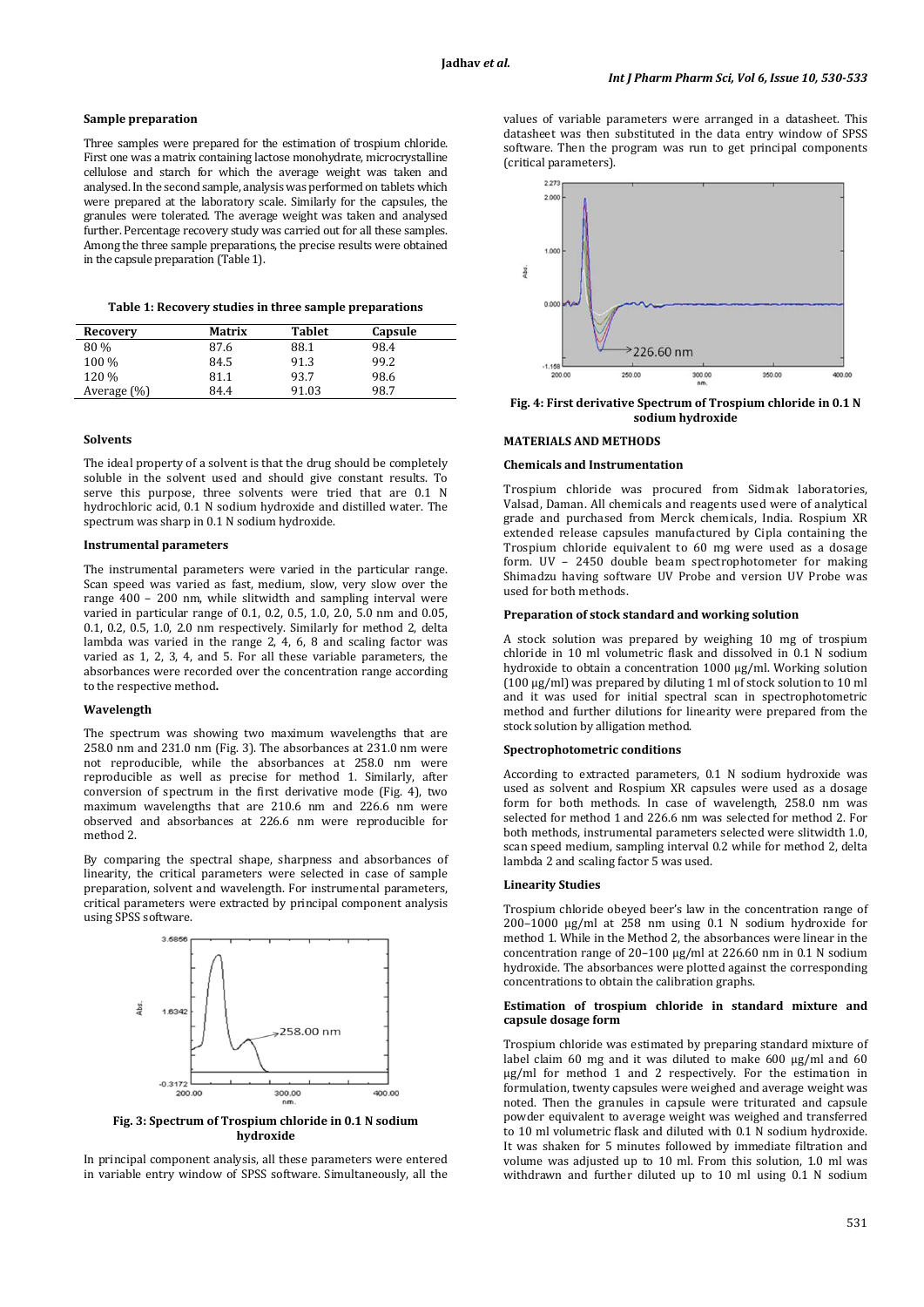hydroxide. This concentration 600 μg/ml was used for the estimation in method 1 while concentration 60 μg/ml was prepared by diluting 0.1 ml of stock up to 10 ml and used in method 2. Finally percentage amount was calculated (Table 2).

#### **Table 2: Estimation of trospium chloride**

| Method |                     | Amount<br>taken $(n=3)$ | Amount<br>found $(\% )$ | % RSD |
|--------|---------------------|-------------------------|-------------------------|-------|
|        | Standard<br>mixture | $600 \mu g/ml$          | 99.8                    | 0.26  |
|        | Capsule             | $600 \mu g/ml$          | 98.7                    | 0.42  |
|        | Standard<br>mixture | $60 \mu g/ml$           | 100.2                   | 0.30  |
|        | Capsule             | $60 \mu g/ml$           | 99.2                    | 0.32  |
|        |                     |                         |                         |       |

## **Validation of spectrophotometric methods**

#### **Precision**

Precision studies were performed by using standard solutions containing three concentrations that are 400, 600, 800 μg/ml for method 1 and 40, 60, 80 μg/ml for method 2.

## **Repeatability**

The precision of the methods in terms of repeatability was determined by analyzing three concentrations per three replicates of trospium chloride standard solutions. Depending on absorbances obtained for each concentration, standard deviation and percentage relative standard deviation was calculated.

## **Intermediate precision**

Intermediate precision was assessed by analyzing trospium chloride standard solutions on three consecutive days over a period of one week. Same parameters were calculated for intermediate precision. The results of the repeatability and intermediate precision are as shown in Table 3.

| <b>Table 3: Precision data</b> |               |                                        |                                                        |  |  |  |
|--------------------------------|---------------|----------------------------------------|--------------------------------------------------------|--|--|--|
| Method                         | Concentration | Repeatability<br>$(\%$ RSD)<br>$(n=3)$ | <b>Intermediate</b><br>precision<br>$(\% RSD)$ (n = 3) |  |  |  |
|                                | 400           | 0.31                                   | 1.41                                                   |  |  |  |
|                                | 600           | 0.26                                   | 1.67                                                   |  |  |  |
|                                | 800           | 0.21                                   | 1.80                                                   |  |  |  |
|                                | mean          | 0.26                                   | 1.63                                                   |  |  |  |
| 2                              | 40            | 0.42                                   | 1.54                                                   |  |  |  |
|                                | 60            | 0.33                                   | 1.29                                                   |  |  |  |
|                                | 80            | 0.37                                   | 1.92                                                   |  |  |  |
|                                | mean          | 0.38                                   | 1.58                                                   |  |  |  |

# **Accuracy**

Accuracy was determined by using the standard addition method at three different levels. Sample stock solution of capsule dosage form having concentration 600 µg/ml was used for method 1 and 60 µg/ml was utilized for method 2. To the above solutions, 80%, 100% and 120% of standard drug solution was spiked and accordingly percentage recovery was calculated as stated in table 4.

#### **Table 4: Accuracy data**

| Method | Level | Concentration $(\mu g/ml)$ |                 | % Recovery | Mean |
|--------|-------|----------------------------|-----------------|------------|------|
|        |       | <b>Tablet</b>              | <b>Standard</b> |            |      |
|        | 80 %  | 600                        | 480             | 98.4       | 98.8 |
|        | 100 % | 600                        | 600             | 99.3       |      |
|        | 120 % | 600                        | 720             | 98.7       |      |
| 2      | 80 %  | 60                         | 48              | 99.5       | 99.0 |
|        | 100 % | 60                         | 60              | 98.7       |      |
|        | 120 % | 60                         | 72              | 99.2       |      |

## **Specificity**

For determination of interference of other excipients, 200 µg/ml of lactose monohydrate, microcrystalline cellulose and starch were added to 200 µg/ml standard drug solution for method 1. Similarly for method 2, 20  $\mu$ g/ml of each excipient was added to 200  $\mu$ g/ml standard drug solution. Interference of excipients was determined by finding percentage concentration of the standard drug in each dilution.

## **Sensitivity**

The limit of detection (LOD) and limit of quantification (LOQ) were calculated by using the equations 1 and 2.

LOD = 3.3 x σ / S ... (1)

## LOQ = 10 x σ / S …………. (2)

Where  $\sigma$  is the standard deviation of intercept, S is the slope of the calibration curve.

# **Robustness**

Robustness was carried out by changing the concentration of the solvent. For both methods, the absorbances were taken by using 0.05 N and 0.2 N sodium hydroxide as a solvent.

#### **RESULTS**

Two spectrophotometric methods were proposed according to QbD approach. The statistical tool known as principal component analysis was utilized for extraction of critical parameters (Table 5).

## **Table 5: Extracted critical parameters**

| <b>Method 1</b>  |                            |                                           |                            | <b>Method 2</b> |                            |                                 |                            |
|------------------|----------------------------|-------------------------------------------|----------------------------|-----------------|----------------------------|---------------------------------|----------------------------|
| By observation   |                            | <b>By Principal component</b><br>analysis |                            | By observation  |                            | By Principal component analysis |                            |
| <b>Parameter</b> | <b>Extracted</b><br>result | Parameter                                 | <b>Extracted</b><br>result | Parameter       | <b>Extracted</b><br>result | Parameter                       | <b>Extracted</b><br>result |
| Solvent          | $0.1$ N NaOH               | Scan speed                                | Medium                     | Solvent         | $0.1$ N NaOH               | Scan speed                      | Medium                     |
| Wavelength       | $258 \text{ nm}$           | Slitwidth                                 | 1.0                        | Wavelength      | 226.6 nm                   | Slitwidth                       | $1.0\,$                    |
| Sample           | Capsule                    | Sampling                                  | 0.2                        | Sample          | Capsule                    | Sampling                        | 0.2                        |
| preparation      |                            | interval                                  |                            | preparation     |                            | interval                        | ∍                          |
|                  |                            |                                           |                            |                 |                            | Delta lambda                    | h                          |
|                  |                            |                                           |                            |                 |                            | Scaling factor                  |                            |